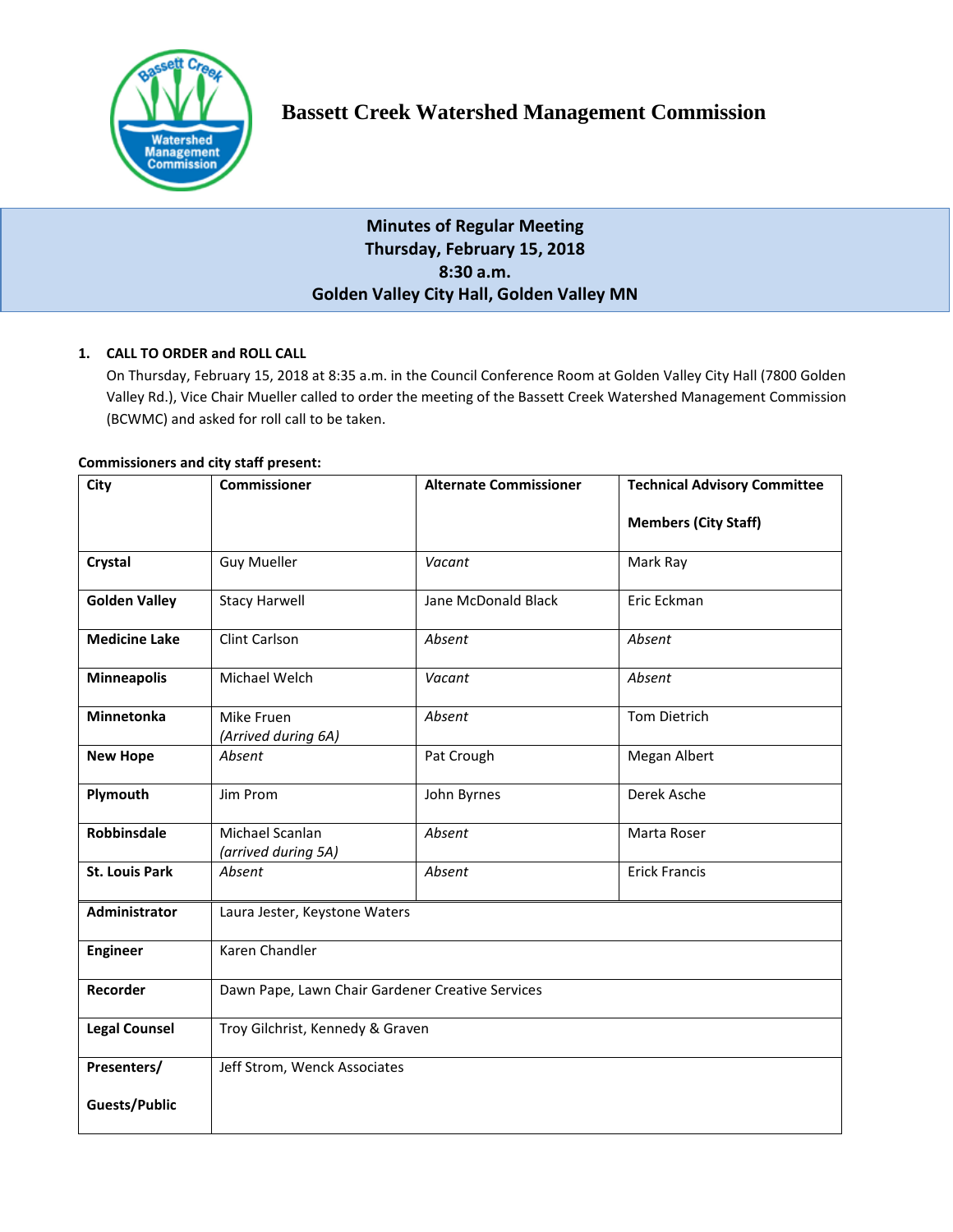## **2. CITIZEN FORUM ON NON-AGENDA ITEMS**

None

## **3. APPROVAL OF AGENDA**

**MOTION**: Commissioner Prom moved to approve the agenda. Commissioner Carlson seconded the motion. Upon a vote, the motion carried 6-0. [Cities of Minnetonka, St. Louis Park, Robbinsdale absent from the vote.]

## **4. CONSENT AGENDA**

The following items were approved as part of the consent agenda: January 18, 2018 commission meeting minutes, February 2018 financial report, payment of invoices, approval of Resolution 18-03 Designating Depositories for BCWMC Funds, approval to designate *Finance and Commerce* as the official news publication of the BCWMC, approval of agreement with Three Rivers Park District for curly-leaf pondweed control in Medicine Lake, approval of sub-grant agreement with City of Minneapolis for Hennepin County ERF Grant Implementation, approval of agreement with Met Council for reimbursement on SWLRT work, approval of agreement with MnDNR for FEMA modeling project, approval to set March 2nd Technical Advisory Committee meeting, and approval to reimburse Alternate Commissioner Crough for Road Salt Symposium registration.

Checking Account Balance **\$ 839,455.26** 839,455.26 TOTAL GENERAL FUND BALANCE **the set of the set of the set of the set of the set of the set of the set of the set of the set of the set of the set of the set of the set of the set of the set of the set of the set of the set** TOTAL CASH & INVESTMENTS ON-HAND (2/7/18) \$3,746,224.87 CIP Projects Levied – Budget Remaining (\$4,262,228.70) Closed Projects Remaining Balance (\$516,003.83) 2012-2016 Anticipated Tax Levy Revenue  $$10,286.93$ 

The general and construction account balances reported in the January 2018 Financial Report are as follows:

**MOTION**: Commissioner Carlson moved to approve the consent agenda. Commissioner Prom seconded the motion.

Upon a vote, the motion carried 6-0. [Cities of Minnetonka, St. Louis Park, Robbinsdale absent from the vote.]

2017 Anticipated Tax Levy Revenue  $$12,462.60$ 

Anticipated Closed Project Balance (\$493,254.30)

## **5. ORGANIZATIONAL MEETING**

## **A. Elect Officers**

Vice Chair Mueller reported that he is moving to Wisconsin at some point in 2018 and won't be able to serve as an officer. Commissioner Harwell nominated Commissioner de Lambert as Chair. Commissioner Prom nominated himself as Vice Chair. Commissioner Welch nominated Commissioner Scanlan for Secretary and Commissioner Harwell for Treasurer.

[Commissioner Scanlan arrives.]

VOITE: Upon a vote of the above nominations, the slate of candidates was approved unanimously 7-0. [The Cities of Minnetonka and St. Louis Park were absent from the vote.]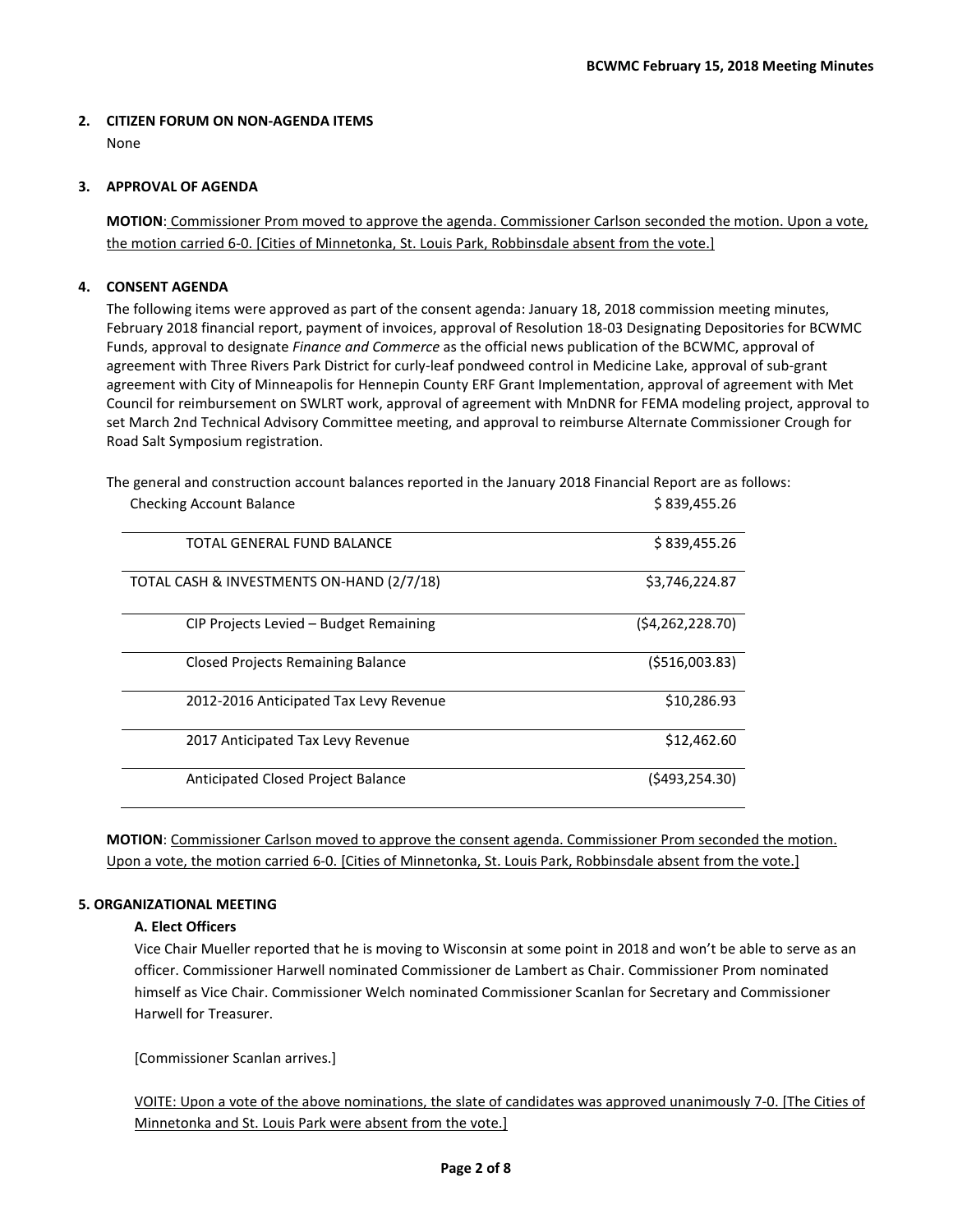#### **B. Review 2018 Commission Calendar and Areas of Work**

Administrator Jester provided an overview of the Commission's known work for various months throughout the year. Commissioner Welch noted that soliciting proposals for consulting engineers, legal, and others should be added to October or November.

## **C. Appoint Committee Members**

Administrator Jester noted the document in 5B includes a description of the various committees.

i. Administrative Services Committee

The Administrative Services Committee is responsible for addressing policy issues. Commissioners de Lambert, Prom, Harwell, and Scanlan offered to serve on this committee.

ii. Budget Committee

Commissioners Scanlan and de Lambert and Alternate Commissioners McDonald Black and Byrnes volunteered to serve on the Budget Committee.

iii. Education Committee

Commissioner Scanlan and Alternate Commissioners Byrnes and Noon volunteered to serve on the Education Committee. Commissioner Welch noted his interest in helping with ideas to celebrate BCWMC's 50th Anniversary.

iv. CIP Prioritization Process Committee

A new committee is being formed to work on the CIP prioritization process. This committee will need to include both commissioners and TAC members. The following commissioners volunteered to serve on this committee: Prom, Welch, Harwell, Mueller, Carlson (if Alt. Commissioner Holter doesn't want to serve on the committee). The following alternate commissioners volunteered to serve on this committee: Monk, McDonald Black. TAC members volunteering on this committee include Eckman or Oliver, and Asche.

#### v. Technical Advisory Committee Liaison

Administrator Jester announced she is looking for a liaison for the Friday, March 2, 2018 meeting. Commissioners Welch, Harwell indicated they would attend the TAC meeting. Administrator Jester noted that the new alternate commissioner from Minnetonka, Bill Monk, also wished to attend the TAC meeting.

Administrator Jester noted she will reach out to commissioners and TAC members absent from this meeting to gage their interest in serving on these committees.

**MOTION**: Commissioner Welch moved to approve the committee appointees. Commissioner Prom seconded the motion. Upon a vote, the motion carried 7-0. [Cities of Minnetonka and St. Louis Park absent from the vote.]

#### **D. Review Meeting Efficiency Ideas**

Administrator Jester reviewed ideas she and Chair de Lambert had discussed about streamlining meetings. She noted that she added benchmark times to this agenda. She noted that pre-meeting workshops or informational sessions could be held for complicated issues where commissioners wanted more information, or additional committee work could be done between meetings. She noted that these ideas require additional meetings. She is not recommending this path at this time.

Administrator Jester continued by noting that is the staffs' job to provide appropriate materials and to bring topics to the Commission in a timely manner. But it is the commissioners' jobs to review the materials, come prepared with questions, and to focus the discussions to the topic at hand. She indicated that Chair de Lambert had noted that the meeting notice states that this is a 2.5-hour meeting and that it's rare the meetings exceed this length.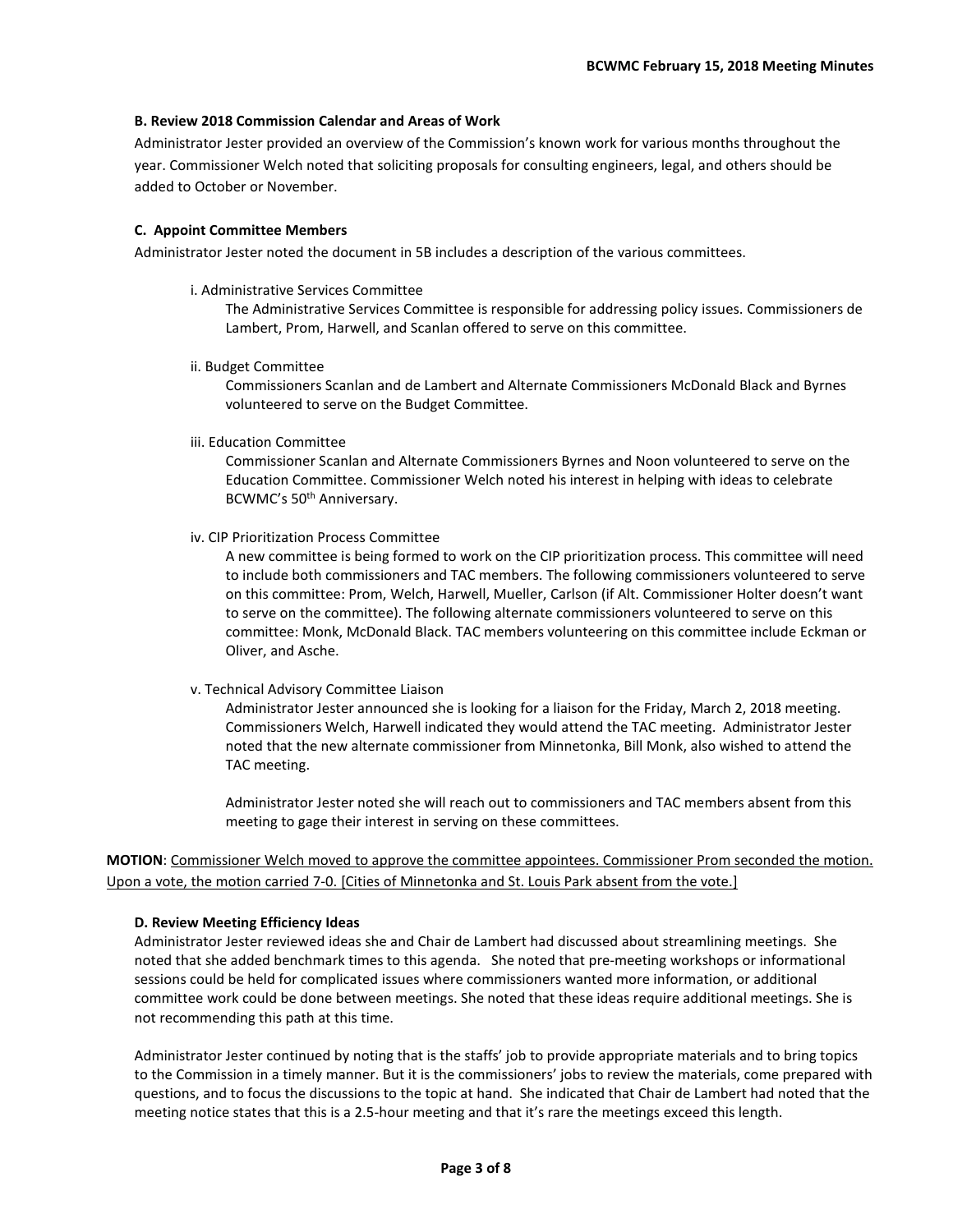Administrator Jester concluded that she thinks a 2.5-hour meeting is justified for the \$1.6 million that the Commission spends annually, that this is a busy organization with much work and engaged commissioners. Commissioner Welch pointed out that effectiveness diminishes towards the end of the meeting. He noted that policy discussions should happen at a meeting before a vote is needed (i.e., first meeting to discuss policy, second meeting to vote).

Commissioner Harwell stated that the meetings used to be four hours long before Ms. Jester came on board. Her one suggestion was that presentation lengths be shortened. Commissioner Prom commented that he likes as many items as possible on the consent agenda and that if commissioners want to discuss an item, it can be pulled off consent. The idea of using resolutions for every recommended action was brought up. Attorney Gilchrist gave an overview of some pros and cons of using resolutions. Administrator Jester indicated that it would be onerous to have a resolution for every motion because of the staff time involved in preparing the motion and the possible need for resolution language revisions negotiated during the meeting. She thinks the current system of using motions is working and resolution are used for significant actions and expenditures. Alternate Commissioner McDonald Black, and Commisioners Scanlan and Welch agreed with Administrator Jester.

#### **E. Review Open Meeting Law**

Administrator Jester said the general provisions of the open meeting law were outlined in the board packet, but, in summary, this law ensures that meetings of governing bodies are conducted in public where the public has access to decision-making processes. She stated that one of the easier ways to violate the law is through email and reminded commissioners not to hit "reply all" on emails to the whole commission.

#### **6. BUSINESS**

#### **A. Receive Presentation on 2017 Water Quality Monitoring Results**

Jeff Strom from Wenck Associates gave a presentation on results of water quality monitoring on Sweeney, Twin and Lost Lakes in 2017.

- i. Twin Lake overview: Twin Lake is a priority-1 deep lake with a watershed area of 131 acres located in Golden Valley. It is 21 acres, has an average depth of 26 feet, and a maximum depth of 56 feet. The downstream receiving waterbody is Sweeney Lake. It has no MPCA impairments and the only aquatic invasive species is curly-leaf pondweed. There is public access to the lake. There was an alum treatment to control total phosphorus (TP) levels in 2015. TP readings have been in the 20-25 ug/liter range, which is well below the state standard of 40 ug/liter.
- ii. Water quality in Twin Lake: The BCWMC has monitored water quality conditions in the watershed's 10 priority lakes and six ponds since 1972. Results of 2017 monitoring show that Twin Lake met applicable Minnesota Pollution Control Agency (MPCA) and BCWMC water quality standards for lakes. The lake has generally maintained good water quality conditions since monitoring over the past 20 years. In addition, the plant community currently meets the Minnesota Department of Natural Resources (MDNR) plant index of biotic integrity (IBI) standards
- iii. Recommendations for this lake include continuing water quality and biological monitoring, evaluating effectiveness of first aluminum sulfate (alum) treatment in 2015, and proceed with a second treatment. Finally, continue to implement best management practices and capital improvement projects in the lake's watershed.
- iv. Sweeney Lake overview: Sweeney Lake is also classified as a priority-1 deep lake and is in Golden Valley. It has a watershed area of 2,397 acres. The lake size is 67 acres with an average depth of 12 feet and a maximum depth of 25 feet. The downstream receiving waterbody is Bassett Creek. MPCA impairments include nutrients and chloride. The aquatic invasive species curly-leaf pondweed is present. This lake has a public canoe launch.
- v. The 2017 water quality monitoring indicate that, overall, Sweeney Lake does not meet applicable Minnesota Pollution Control Agency (MPCA) and BCWMC water quality standards for total phosphorus and chlorophyll.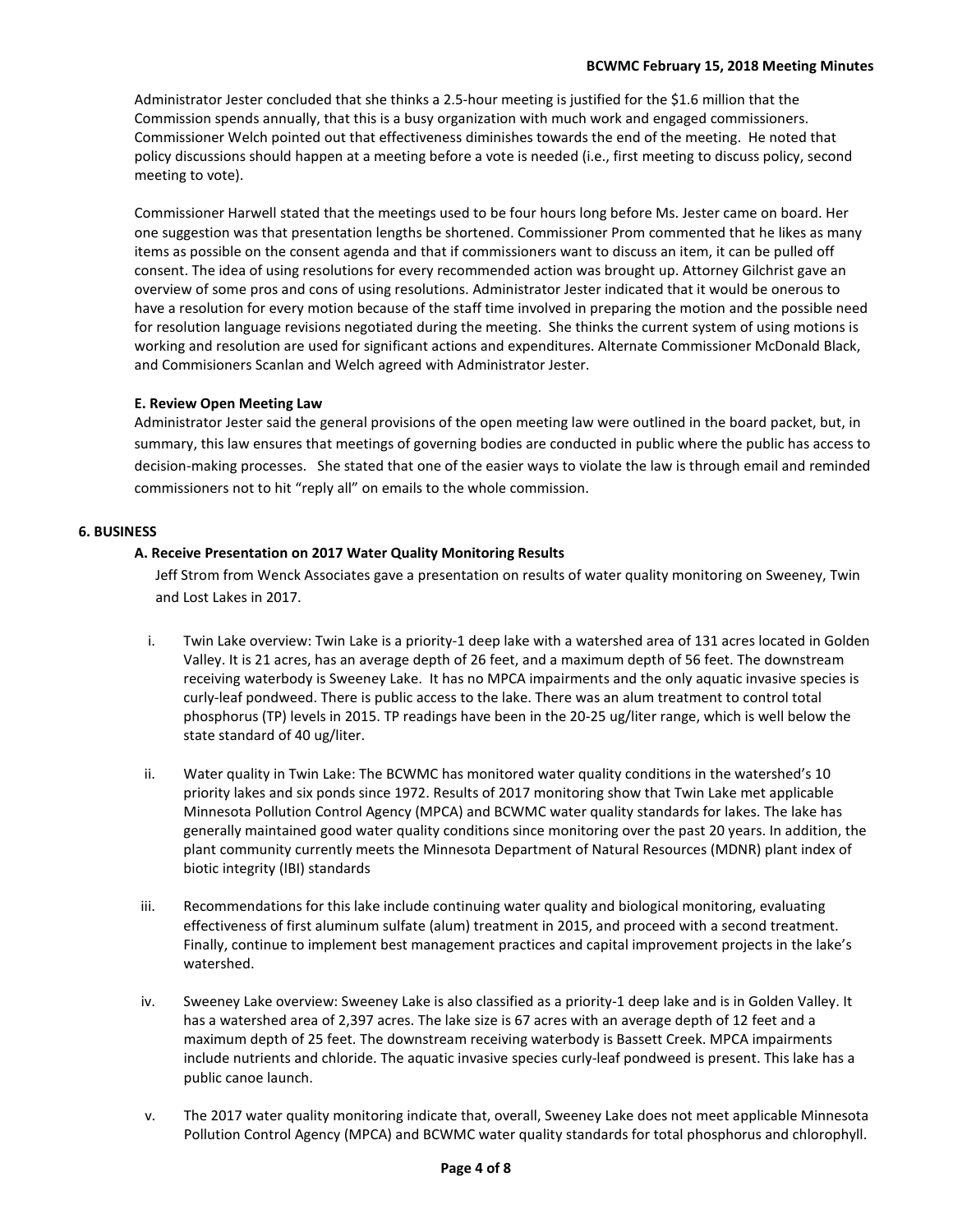- vi. The recommendations for Sweeney Lake include:
	- a. Implementing management measures to reduce the internal phosphorus load from sediment (about one-third of the lake's annual phosphorus load). Alum treatment would reduce internal phosphorus load from sediment and improve water quality.
	- b. Continuing implementation of Sweeney Lake TMDL, including best management practices and capital improvement projects to reduce watershed nutrient loads.
	- c. Reducing winter/spring chloride loads to Sweeney Lake through road salt management initiatives. Identify and target directly connected impervious areas and other potential locations in watershed that may be contributing high chloride loads.
	- d. Continuing water quality and biological monitoring.
	- e. Further investigating possible trends/shifts in the vegetation community and the lower plant IBI scores observed in 2017.

Commissioner Scanlan asked if phosphorus loading is coming from lawns. Engineer Chandler said yes, but the TMDL says impervious surfaces are the biggest issue. Alternate Commissioner McDonald Black wondered about rain levels and how rain might wash pollutants from Interstate 394, Highway 55 and Highway 100. There was discussion about chloride inputs to the lake. Commissioner Harwell wondered if a chloride committee should be started. Administrator Jester noted that the Education Committee works on the education/training side of the chloride issue but that a separate committee may make sense and can be discussed at a future meeting.

- vii. Overview of Lost Lake: Lost Lake is located in Plymouth and is classified as a priority-2 shallow lake. It has a watershed area of 61 acres. It is 22 acres, has an average depth of 3.5 feet, and a maximum depth of 6.5 feet. This lake is landlocked with no downstream receiving waterbody. There are no MPCA impairments, no aquatic invasive species, and no public access.
- viii. The results of 2017 monitoring show that Lost Lake did not meet applicable MPCA and BCWMC water quality standards for lakes. Lost Lake is currently not on the State of Minnesota's 303(d) list of impaired waters, however the 2017 monitoring results indicate the lake would likely be considered impaired if more monitoring data were available to assess impairment. While there is not enough long-term monitoring data to perform trend analyses for Lost Lake, the lake has generally exhibited poor water quality conditions over the past 25 years. In addition, the plant community does not meet the Minnesota Department of Natural Resources (MDNR) plant index of biotic integrity (IBI) standards.
- ix. Recommendations include:
	- a. Continuing water quality and biological monitoring.
	- b. Assessing/quantifying internal and external drivers of poor water quality/clarity in the lake.
	- c. Focusing on flipping the lake from its current turbid water state (poor clarity) to a clear water state to promote greater species diversity and ecosystem health.
	- d. Performing fish surveys to determine presence/absence of fish in the lake and (if applicable) what fish species are present.
	- e. Assessing watershed nutrient loading and implementing best management practices and capital improvement projects.

#### [Commissioner Fruen arrives]

Engineer Chandler noted she recommends some revisions to the water quality reports and some minor data analysis changes so the Commission is accurately comparing data across years. Mr. Strom agreed that some revisions are needed.

#### **B. Review Year End Financial Report (Feb 1, 2017 - Jan 31, 2018)**

Administrator Jester reported that overall, the Commission is in good financial standing and ended the year approximately \$20,000 in the black. Items to be noted are: revenue was higher than expected bringing in an additional \$73,600, almost \$61,000 of which came from a Met Council grant for the Harrison Neighborhood Project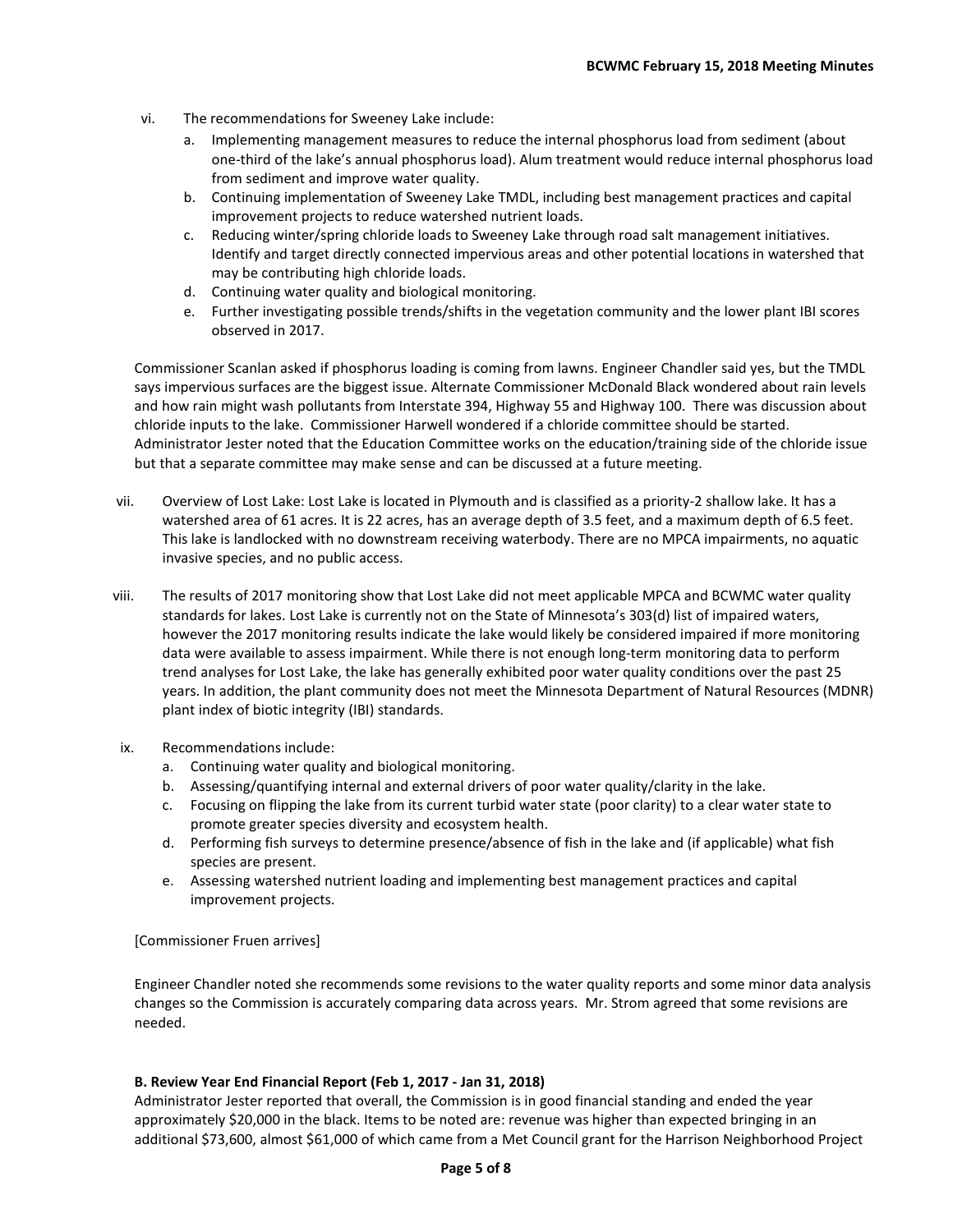that was not included in the original 2017 budget. These funds were entirely passed through to Metro Blooms. In fact, the Met Council still owes the Commission more than \$36,000 for work already completed and paid to Metro Blooms.

Administrator Jester noted that on the expenses side, the Commission was slightly over budget on engineering and monitoring but well under budget on administration. For outreach and education, the large budget deficit on the "education and public outreach" line item reflects payments made to Metro Blooms for the Harrison Neighborhood Project (and reimbursed by the Met Council as described above). A deficit is shown because that project was not included in the original 2017 budget. Including the payments made to Metro Blooms, the Commission was almost \$54,000 over budget for the year. Taking the revenue and expenses together and including the \$36,000 still owed the Commission by the Met Council, the Commission ended the year approximately \$20,000 in the black.

- i. Consider Approval to Carry Over Municipal Plan Review Funds from 2017 to 2018 Administrator Jester recommended carrying over \$6,165 from Review Municipal Plans because no cities have submitted local water plans for review and the existing 2018 budget of \$8,000 will not cover the cost of reviewing nine plans.
- ii. Consider Approval to Carry Over Sweeney Lake Aeration Study Funds from 2017 to 2018 Administrator Jester recommended carrying over \$3,444 from Water Quality/Monitoring to help pay for the second half of the Sweeney Lake Aeration Study. The Sweeney Lake Aeration Study was budgeted at \$41,000 to be spread between 2017 and 2018. Unfortunately, a mistake was made and the 2018 funding was not included in the 2018 monitoring budget so there is a budget deficit of \$24,204 to complete the study. Carrying over \$3,444 helps and staff may recommend a 2018 budget amendment to pay for the remainder of the study.

[Commissioner Harwell departs; Alternate Commissioner McDonald Black assumes voting responsibility for Golden Valley.]

**MOTION**: Commissioner Scanlan moved to approve the year-end financial statement. Alternate Commissioner McDonald Black seconded the motion. Upon a vote, the motion carried 8-0. [St. Louis Park absent from the vote.]

**MOTION**: Commissioner Welch moved to approve carrying over \$6,165 and \$3,444 from the 2017 Review Municipal Plans and Water Quality/Monitoring line items, respectively, to the 2018 budget. Commissioner Scanlan seconded the motion. Upon a vote, the motion carried 8-0. [St. Louis Park absent from the vote.]

#### **C. Receive Responses and Recommendations as Follow Up to Staff/Commission Evaluations**

Engineer Chandler and Administrator Jester reported they had more closely reviewed the staff/commission evaluations that were submitted by five commissioners and four TAC members in December. They indicated they paid particular attention to frustrations, strategic priorities, and needed improvements. Administrator Jester walked through some of her impressions and recommendations outlined in her memo. She noted the work of the new CIP Prioritization Process Committee will hopefully address many of the issues raised.

Commissioner Welch commented that the Commission needs to talk about appropriate avenues to address chloride. It was noted that chloride is an issue that crosses multiple areas including CIP projects, education, and policy.

There was some discussion about the use of the P8 model and whether switching to a new model would make sense. Engineer Chandler acknowledged that the model has limitations, but it is currently the best tool available.

Commissioner Welch expressed disappointment that there wasn't a higher rate of participation from commissioners in the evaluation. There was also discussion about watershed grant programs. Commissioner Welch noted that all other WMOs have grant programs and he recommends that the Commission look at grant programs from Shingle Creek WMO, Mississippi WMO, and Minnehaha Creek WD. Further, he recommended consulting with Becky Christopher or James Whisker from MCWD to present on possibilities on public-private partnerships.

Alternate Commissioner McDonald Black noted she found the memo from Administrator Jester and Engineer Chandler helpful.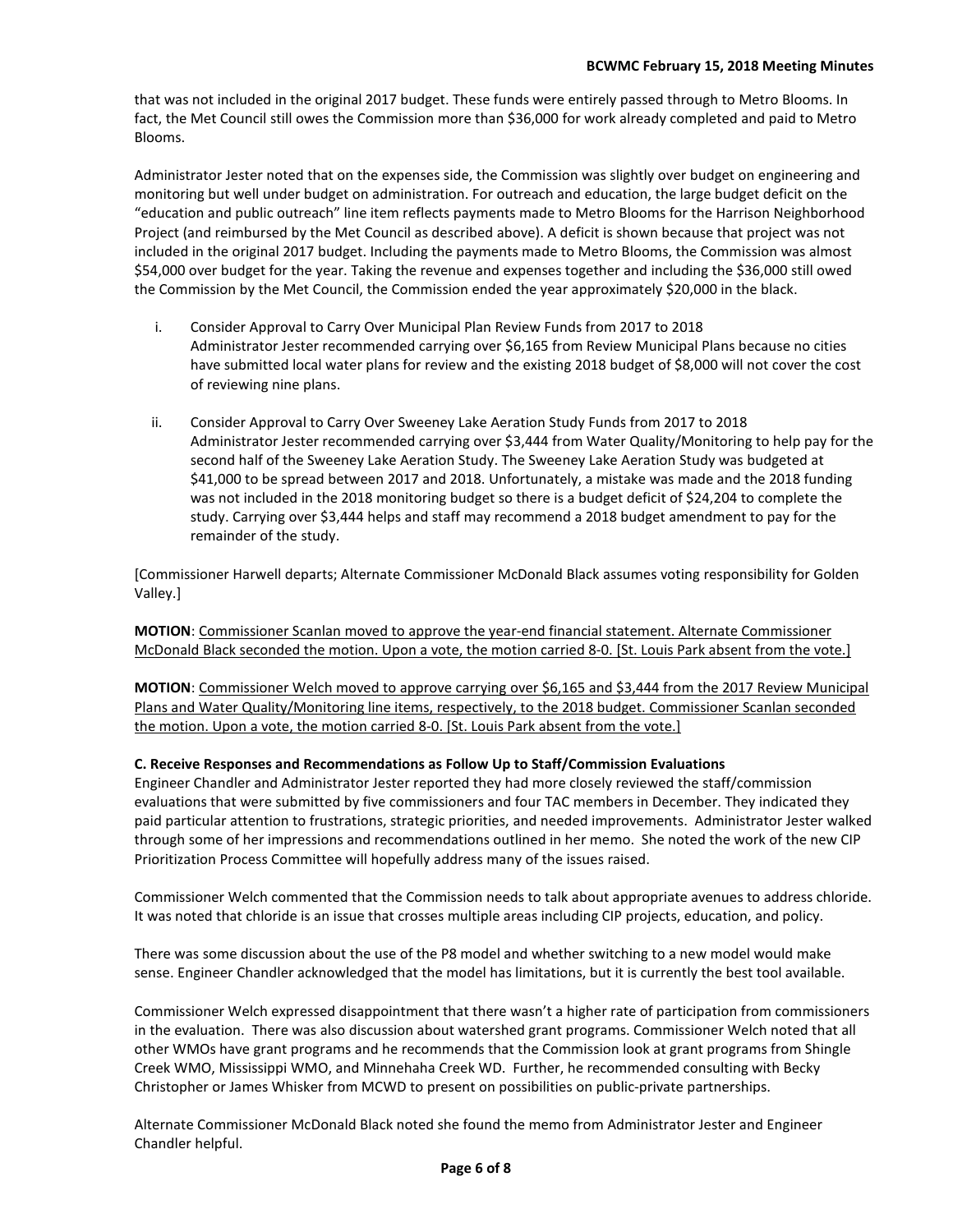## **D. Receive Update on New Watershed Based Funding Process**

Administrator Jester reported that eleven watersheds in Hennepin County met on January 23, 2018 and there was a good discussion about this topic. She noted the group had questions that BWSR couldn't answer at the meeting, so BSWR put together FAQs for the whole metro area. She noted that in general, all Hennepin County watersheds are willing to work collaboratively. She reported the group took a look at straw-man ideas, such as using a funding formula to distribute funding or identifying certain needs or resources. She noted the group liked the idea of breaking the county into the three river basins. She noted another meeting is set for February 27, 2018. There are no recommendations or actions to be taken now, but things are moving forward.

Commissioner Scanlan wondered about needing agreements to work with each other. Jester responded that BWSR isn't prescribing agreements and that it will be up to partners to determine if agreements are needed.

#### **E. Recognize City of Plymouth for Environmental Leadership Award**

Administrator Jester noted that the City of Plymouth was recognized for its environmental leadership at the Road Salt Symposium. TAC member Derek Asche humbly responded that many cities do great work. He further noted that the City of Plymouth has very engaged staff on the issue of reducing road salt use.

#### **7. COMMUNICATIONS**

#### **A. Administrator's Report**

Administrator Jester noted her written report in the packet and provided the following updates:

i. Medicine Lake Zebra Mussel Survey Update

Commission Engineers, Administrator Jester, Three Rivers Park District staff, MnDNR staff and MAISRC met and developed a plan for surveying zebra mussels in Medicine Lake. Also, the AIS Rapid Response Plan was sent out to partners. Since a few partners wished they could have provided input on the plan before it was finalized, a revised plan will come to the Commission in March.

Commissioner Prom noted he recently spoke to AMLAC board members and noted there are a lot of people on the lake that are interested in the zebra mussel issues. He noted the social media platform Nextdoor would be a great tool to communicate with residents. He recommended that the Education Committee consider finding a better way to work with lake associations. Administrator Jester replied that she was hoping to work with cities to communicate with residents about zebra mussels.

Administrator Jester also noted that the price of the chemical to treat the curly-leaf pondweed on Medicine Lake increased significantly over last year's prices. She is working with Three Rivers Park District and contractors on this issue.

[Commissioner Welch departs.]

#### **B. Chair**

Nothing to report.

#### **C. Commissioners**

- i. Commissioner Carlson and Alternate Commissioner Byrnes represented BCWMC at the Peace Lutheran event and said it was a good event, but attendance wasn't outstanding.
- ii. Commissioner Scanlan reported on the Road Salt Symposium and that the speaker from Cargill was outstanding and he learned a lot about how important road temperatures are.

#### **D. TAC Members**

New Hope TAC Member, Megan Albert, announced that there is a technical pre-proposal included with the meeting materials. She noted the city is working with the U of M on a potential project to use iron fillings in Northwood Lake to reduce phosphorus levels. She noted they are applying for grants and may approach the Commission with a funding proposal.